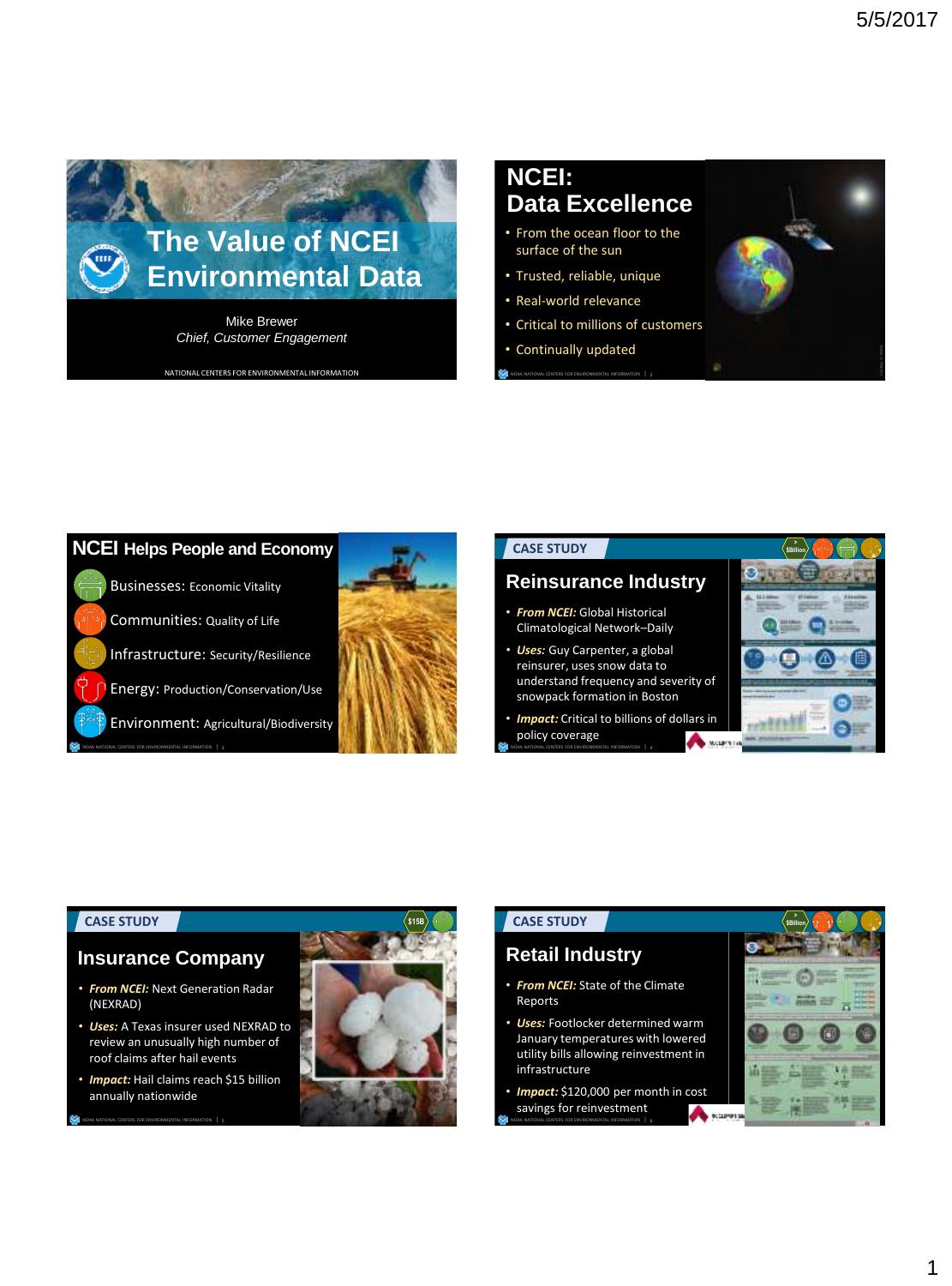### **CASE STUDY**

## **Retail Industry**

- *From NCEI:* State of the Climate Reports
- *Uses:* Conagra ties sales of dry goods to weather and uses trends to inform product sales forecasts and to stock stores
- *Impact:* \$100,000 lost revenue from in 2 regions from warm January

NOAA NATIONAL CENTERS FOR ENVIRONMENTAL INFORMATION | 7



### **CASE STUDY**

## **U.S. Corn Growers**

- *From NCEI:* Global Historical Climatological Network–Daily
- *Uses:* Farmers use climatological data to determine how much fertilizer to apply in order to minimize waste
- *Impact:* \$2.7B/yr saved in application costs; lessens runoff/water pollution (\$1.7B annual cost avoidance)

NOAA NATIONAL CENTERS FOR ENVIRONMENTAL INFORMATION | 8



#### **FEATURED PRODUCT**

## **Next Generation Radar**

- *Impact:* U.S. incidents >\$1B/year
- *Customers:* U.S. aviation industry and National Transportation Safety Board
- *Value:* NEXRAD data assist safety in real time and help analyze incidents for accountability

NOAA NATIONAL CENTERS FOR ENVIRONMENTAL INFORMATION | 9



## **CASE STUDY >\$2B >\$**

## **Utility Company**

- *From NCEI:* Climatological and historical datasets
- *Uses:* San Diego Gas & Electric combined climate datasets to create a set of criteria that minimize grid system weaknesses and litigation
- similar events
- 



#### **CASE STUDY**

## **Energy Company**

- *From NCEI:* Daily Temperature Data
- *Uses:* A Colorado utility uses temperature data to determine natural gas demand to maintain adequate winter energy supplies
- *Impact:* Reduction in shortages and over-supply

NOAA NATIONAL CENTERS FOR ENVIRONMENTAL INFORMATION | 11



### **CASE STUDY**

## **Trucking Firm**

- *From NCEI:* Hourly Temperature Data
- *Uses:* Temperature data are used to develop guidelines to control fuel costs concerning truck idling
- *Impact:* Nationwide savings for idling limits are estimated at \$3 billion/year

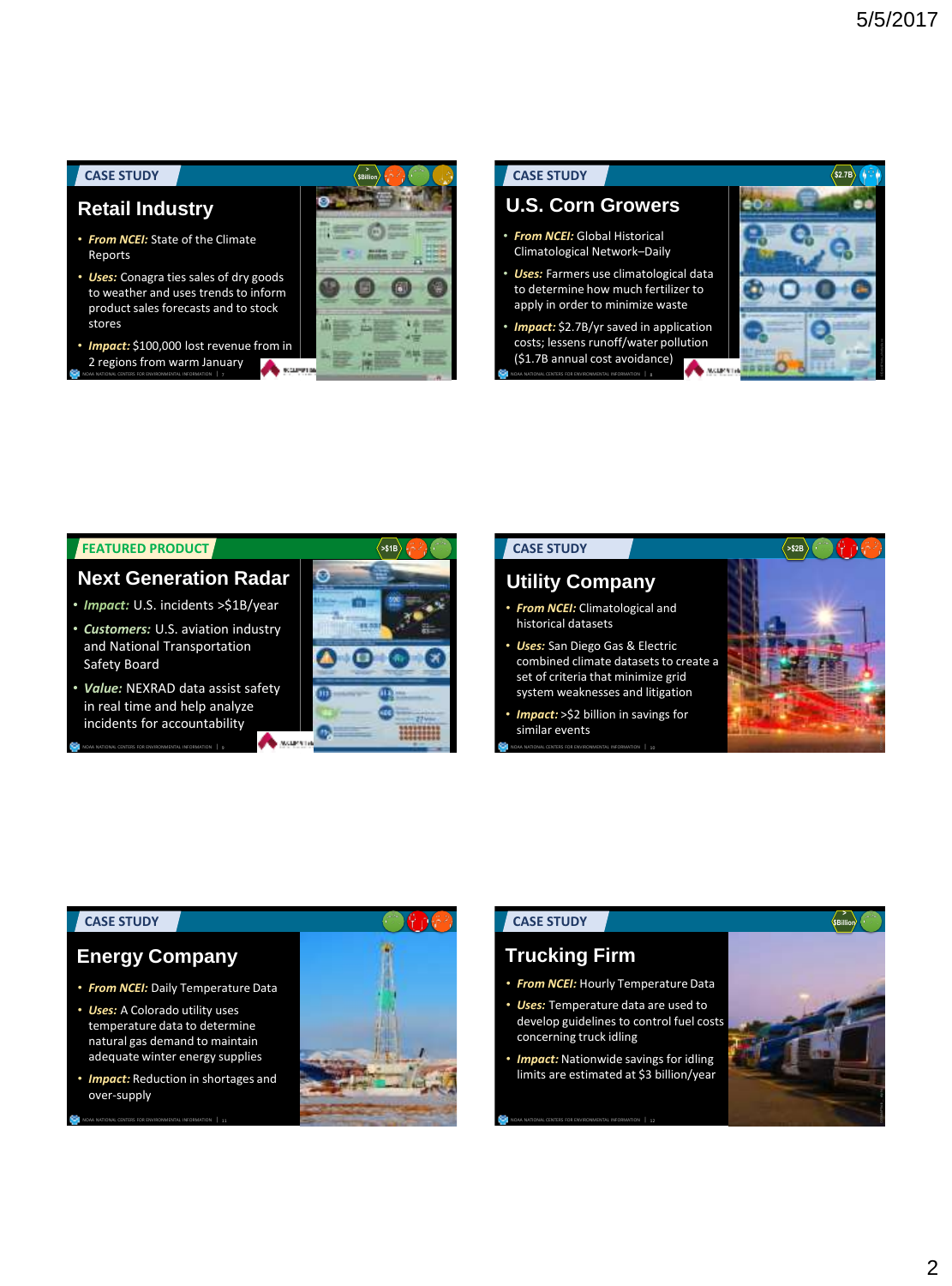## **FEATURED PRODUCT**

**U.S. Drought Monitor**

- *Impact:* Drought losses total an est. \$224 billion since 1980
- *Customers:* Agriculture, livestock managers, municipalities, water resource managers, firefighters

NOAA NATIONAL CENTERS FOR ENVIRONMENTAL INFORMATION | 13

• *Value:* Customers across many sectors rely on weekly assessments to gain crucial information for decision-making



#### **FEATURED PRODUCT**

### **Global Hurricane Data**

• *Impact:* Billion-dollar disasters

NOAA NATIONAL CENTERS FOR ENVIRONMENTAL INFORMATION | 14

- *Customers:* National Hurricane Center, catastrophe modelers, and reinsurance industry
- *Value:* Data are incorporated into catastrophe models to protect life, safety, and welfare of Nation and globe



#### **FEATURED PRODUCT**

## **Space Weather Data**

- *Impact:* Large-scale 150-year event estimated to cost billions
- *Customers:* Governments, energy providers, and insurance industry
- *Value:* Space conditions are monitored for fluctuations in order to forecast potentially disruptive events across Earth

NOAA NATIONAL CENTERS FOR ENVIRONMENTAL INFORMATION | 15



#### **FEATURED PRODUCT**

## **World Magnetic Model**

- **Impact:** Calculates magnetic field for millions of flights and users of high-tech communications
- *Customers:* DOD, NATO, and providers of GPS and wireless services
- *Value:* WMM standardizes data that contribute to navigation, altitude, and heading references for many sectors
- NOAA NATIONAL CENTERS FOR ENVIRONMENTAL INFORMATION | 16



## **NCEI: Beyond the Data**

- Promotes growth in climate, coastal, oceans, and geophysical enterprises
- Enables commerce, innovation, expansion
- Reaches far beyond U.S. government

NOAA NATIONAL CENTERS FOR ENVIRONMENTAL INFORMATION | 17



# **Our Value: The Bigger Picture**

- Everyday, NCEI data add to the quality of life of many people and communities
- From TV weather forecasts to Smartphone apps, data provide a backbone to our lives
- Safety, security, and many modern conveniences are built on data